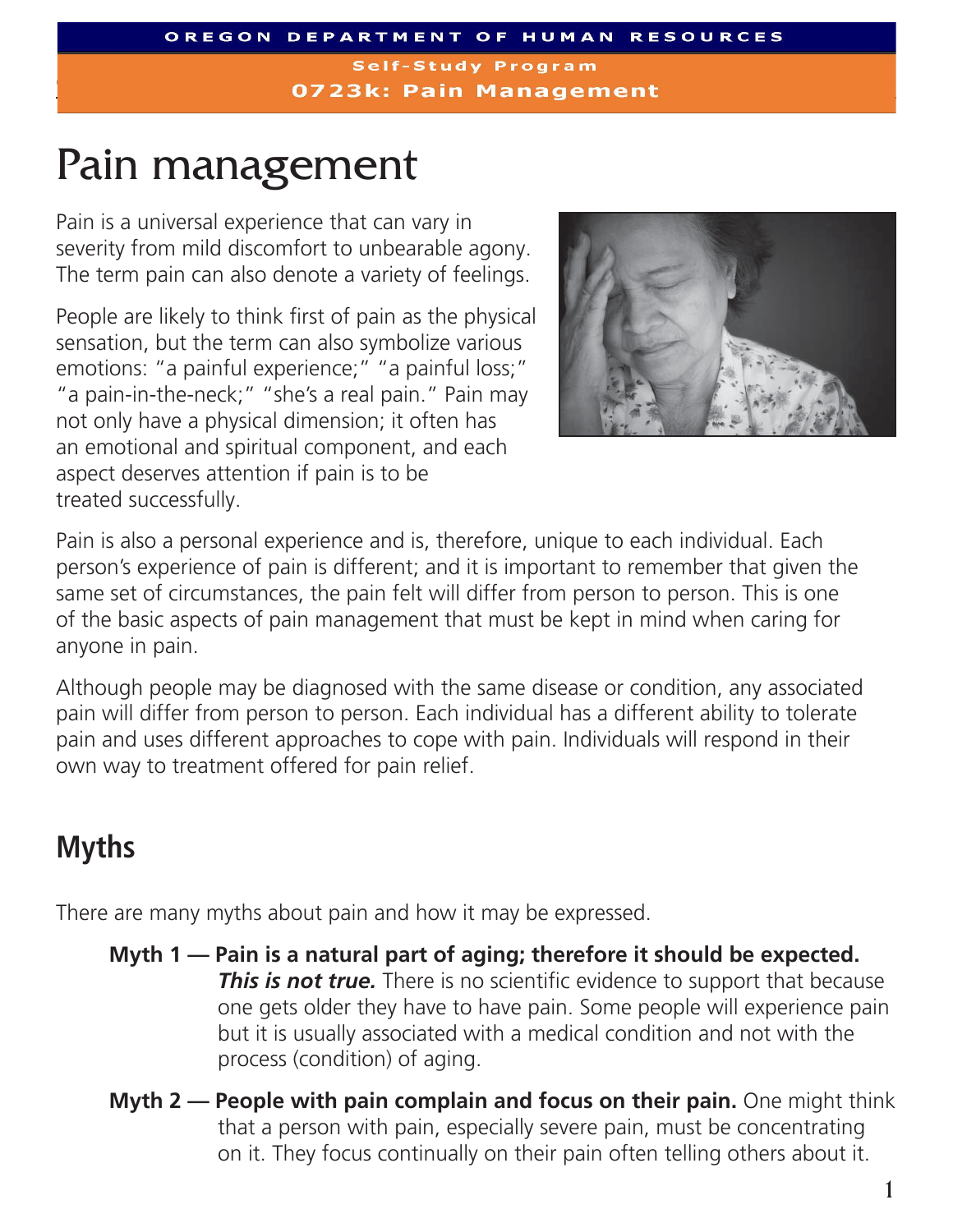If they do not complain, there must be no pain. *This is not true.* Many people do not complain or focus on their pain for a variety of reasons.

 They may fear that the pain means their medical condition is getting worse and they are afraid of what that might mean. They may fear the diagnostic testing — it might be painful. Still others may believe that pain is a normal part of aging and they don't complain for fear of being a burden to their families or caregivers.

**Myth 3 — A person in pain will not be able to sleep.** *This is not true.*  Experiencing pain regularly can be very tiring. People become exhausted from dealing with their pain. This can result in extended periods of sleep. It is possible for people to sleep more when experiencing pain.

#### **Whose pain is it anyway**

Pain is subjective. It cannot be verified. You cannot see, hear, or touch someone's pain. You must rely on what the person tells you. If the person states they are in pain, you must believe what they say. As the caregiver you must report any complaint of pain to the health care team since this information is used in the decision making and treatment process.

Because pain is also personal, the process for treating pain differs from person to person. What "hurts" to one person may "ache" to another. What one person calls "sore" another may call "aching."

You cannot equate your own personal pain experiences to those people for whom you care. For example, if you have experienced pain with a broken arm, don't assume you know exactly the extent of pain your person is going through. What you did to relieve the pain of the broken arm may not work for that person's pain. Each person experiences pain in their own and unique way.

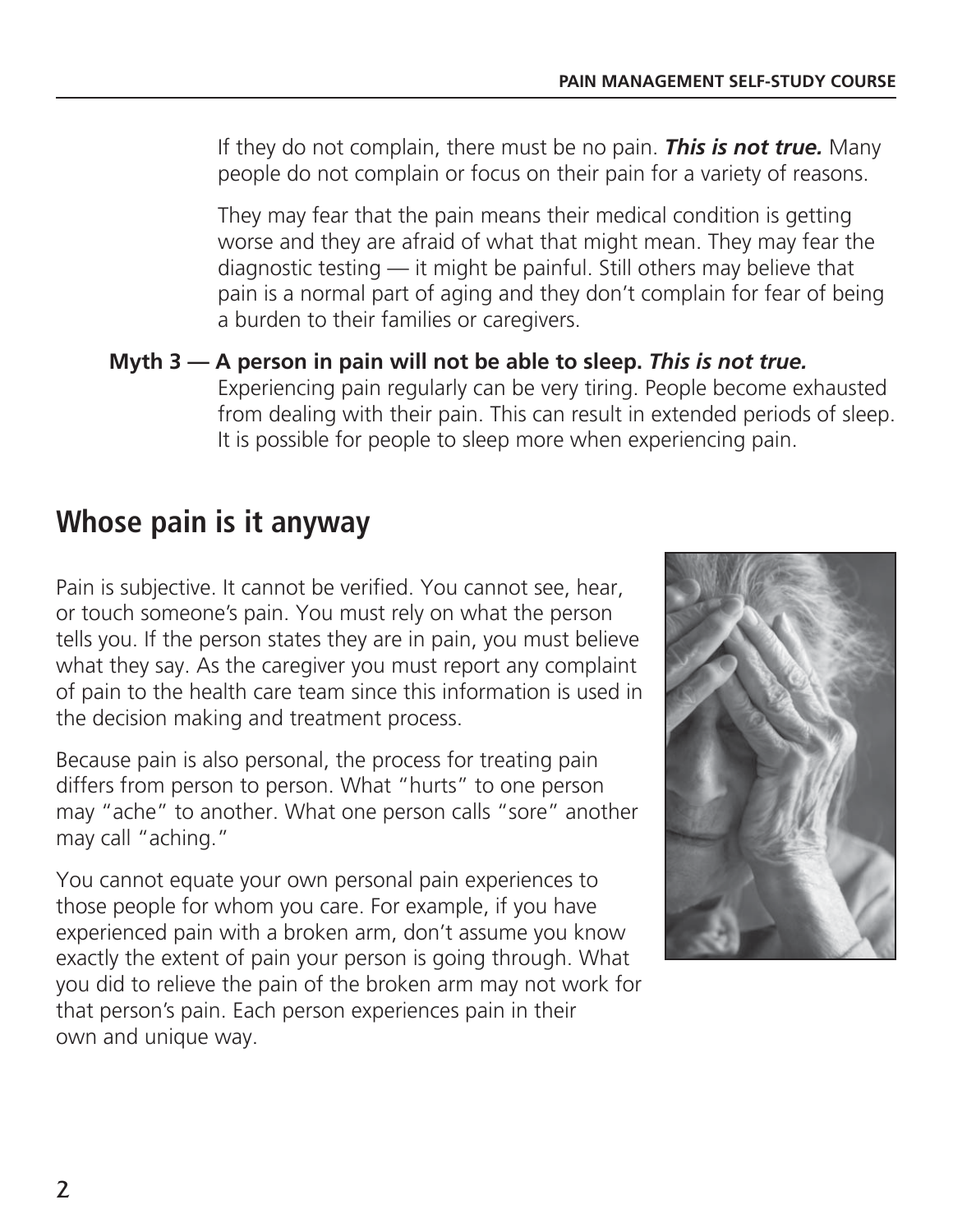## **Types of pain**

There are different types of pain. The health care team uses the type of pain an individual has to confirm a diagnosis and decide on a treatment plan.

- **Acute pain** is felt suddenly from injury, disease, trauma or surgery. There is usually tissue damage. Acute pain lasts a short time, usually less than six months and decreases with healing.
- **Chronic pain** is any pain lasting longer than six months. Chronic pain can remain long after healing has taken place. Pain that lacks a welldefined physical cause, like chronic pain, is sometimes labeled as being "in the person's head." Thus, many chronic pain sufferers are not believed by family members, caregivers and health care professionals. The person might be labeled as "neurotic," or "a complainer." Consequently, many people experience frustration as a result. People with chronic pain need to be believed and have their pain recognized by both health care professionals and family members. Believing the persons reports of pain must be the basis of any good pain management program.
- *Radiating pain* is felt in areas of the body away from the original cause. For example, pain from a heart attack is often felt on the left side of the chest, jaw, shoulder and arm. Remember that pain originating at one site can be felt in another part of the body.
- **Phantom pain** is felt in a body part that is no longer there. There is the sensation of pain where the limb once was. For example, a person with an amputated leg may still feel leg pain.

### **Factors affecting pain**

A person may handle pain well one time and poorly the next. This is because a wide range of factors can influence a person's perception and tolerance of pain. Those factors can include: the meaning of pain, cultural background, religious beliefs, past experiences and emotions such as anxiety and depression.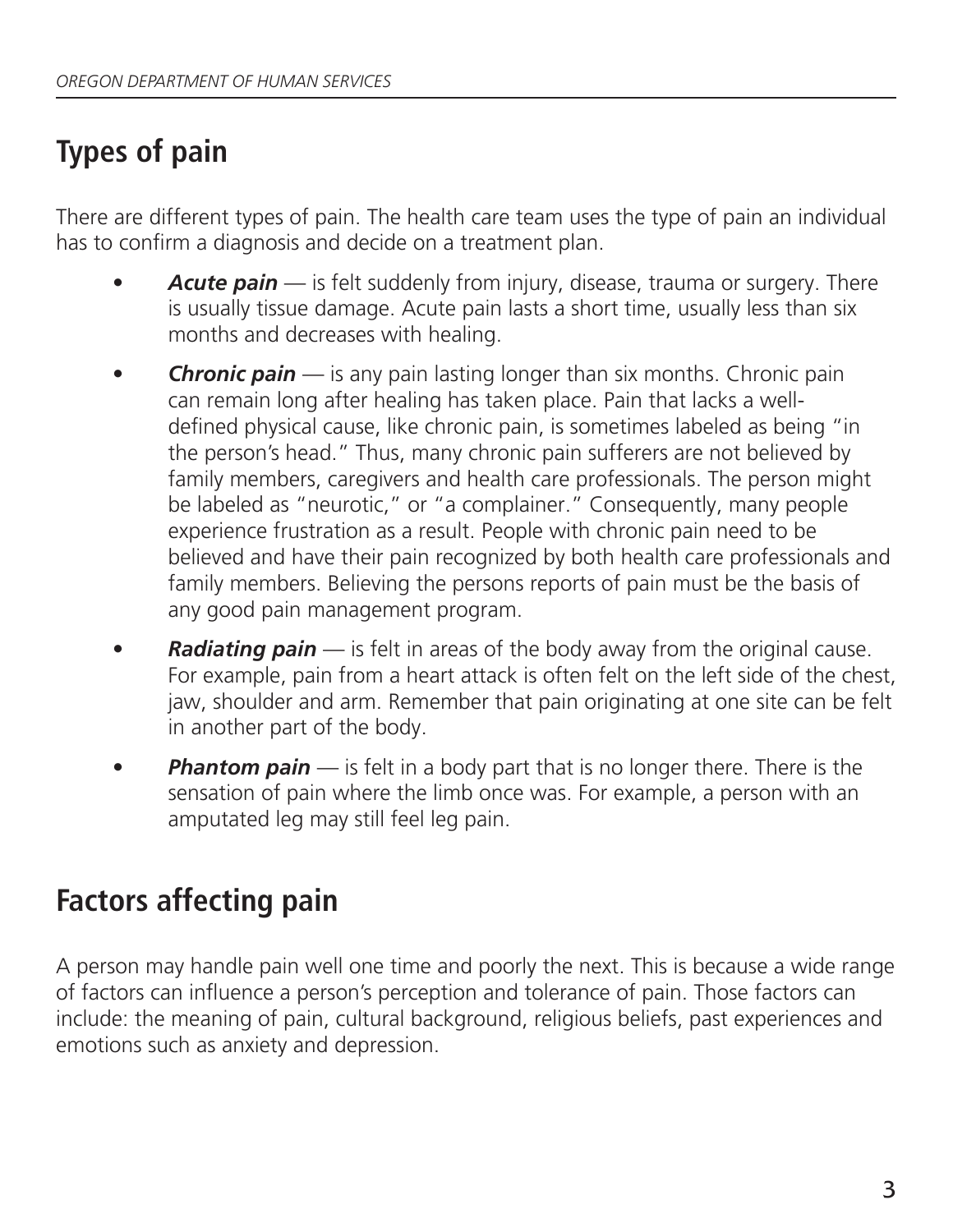### **Meaning of pain**

Pain can have a range of meanings for different people. For cancer patients, increasing levels of pain may be associated with a worsening of the disease or impending death. On the other hand, the pain of childbirth is often viewed as having a special meaning because it results in the birth of a child. It is seen in a positive light.

If you fall and bruise your knee, you know the reason for the pain and that it will go away eventually. For some people this makes dealing with the pain easier since they know what to expect. Some types of pain, like chronic pain, are less straightforward. You don't always know why you continue to hurt and it is difficult to say how long it will last. Because you are unsure of the cause you place a different meaning on your pain.



### **Cultural background**

A person's cultural background influence's the meaning that person will attribute to a pain experience. Cultural differences about pain affect the way it is expressed and also affect our attitudes toward the use of pain medication.

Cultural background is a major influence in how one perceives and reacts to pain. But culture alone does not predict accurately how a person will respond to pain. People of some cultures are more expressive of their pain (and other feelings) than others. Hispanic, Middle Eastern and Mediterranean backgrounds tend to be expressive, whereas Northern European and Asian backgrounds tend to be less so.

### **Religious beliefs**

Some people believe that pain has positive qualities because it provides a means of spiritual and moral cleansing. This belief is supported by many of the world's religions.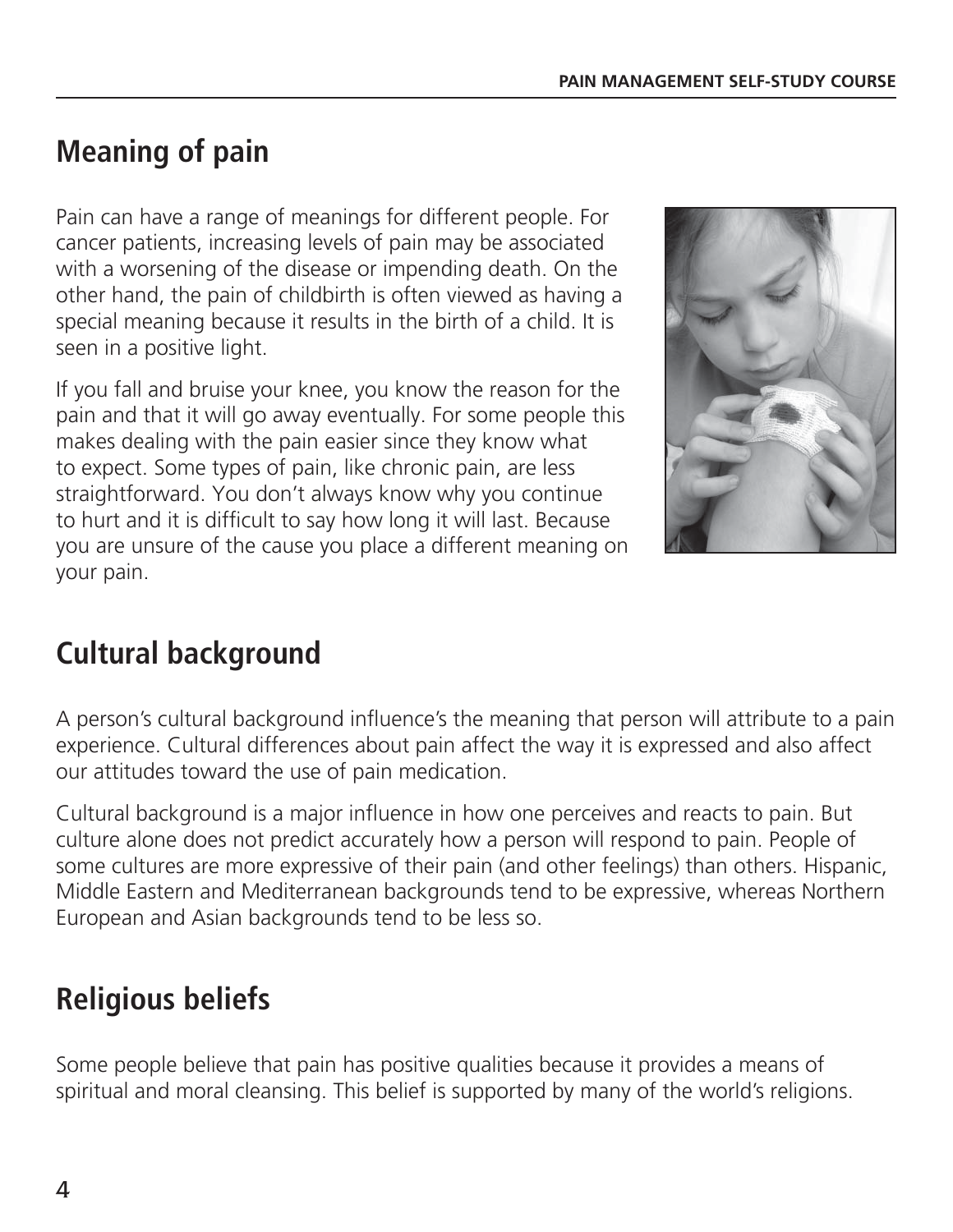People sometimes believe that the endurance of pain associated with a disease may in some way raise their moral position and guarantee a more swift entry into the afterlife, a place free from all pain and suffering.

Pain and suffering are often seen to be the will of God, a means by which God tests loyalty, purifies and provides opportunity for salvation. These beliefs often enable people to accept pain with greater tolerance because the beliefs foster a great sense of hope.

Religious beliefs may also cause pain to be seen in a more negative light. Some people will view pain as punishment for sins of the past — a form of divine retribution. This can be very frightening for terminally ill patients who believe that they are soon to meet their "Maker," especially if they view God as unforgiving.

#### **Past experiences**

We learn from past experiences. What we learn helps us know what to do or what to expect. A person may have had pain before. The severity of past pain, its cause, how long it lasted, and if relief occurred, all affect the person's current response to pain. Knowing what to expect can help or hinder how the person handles pain. If someone has never had pain they may be very frightened and anxious when they experience it.

### **Anxiety**

Anxiety relates to feelings of fear, dread, worry and concern. We feel uneasy, tense, troubled, or threatened. We may feel a sense of danger. Something is wrong but we don't know what or why.

Pain and anxiety are related. Pain can cause anxiety. Anxiety increases how much pain we feel. Lessening anxiety helps reduce pain. For example, the nurse explains to Mr. Smith that he will have pain after surgery. The nurse also explains that he will receive medications for pain relief. Mr. Smith knows the cause of the pain and what to expect. This helps to reduce his anxiety and therefore the amount of pain felt.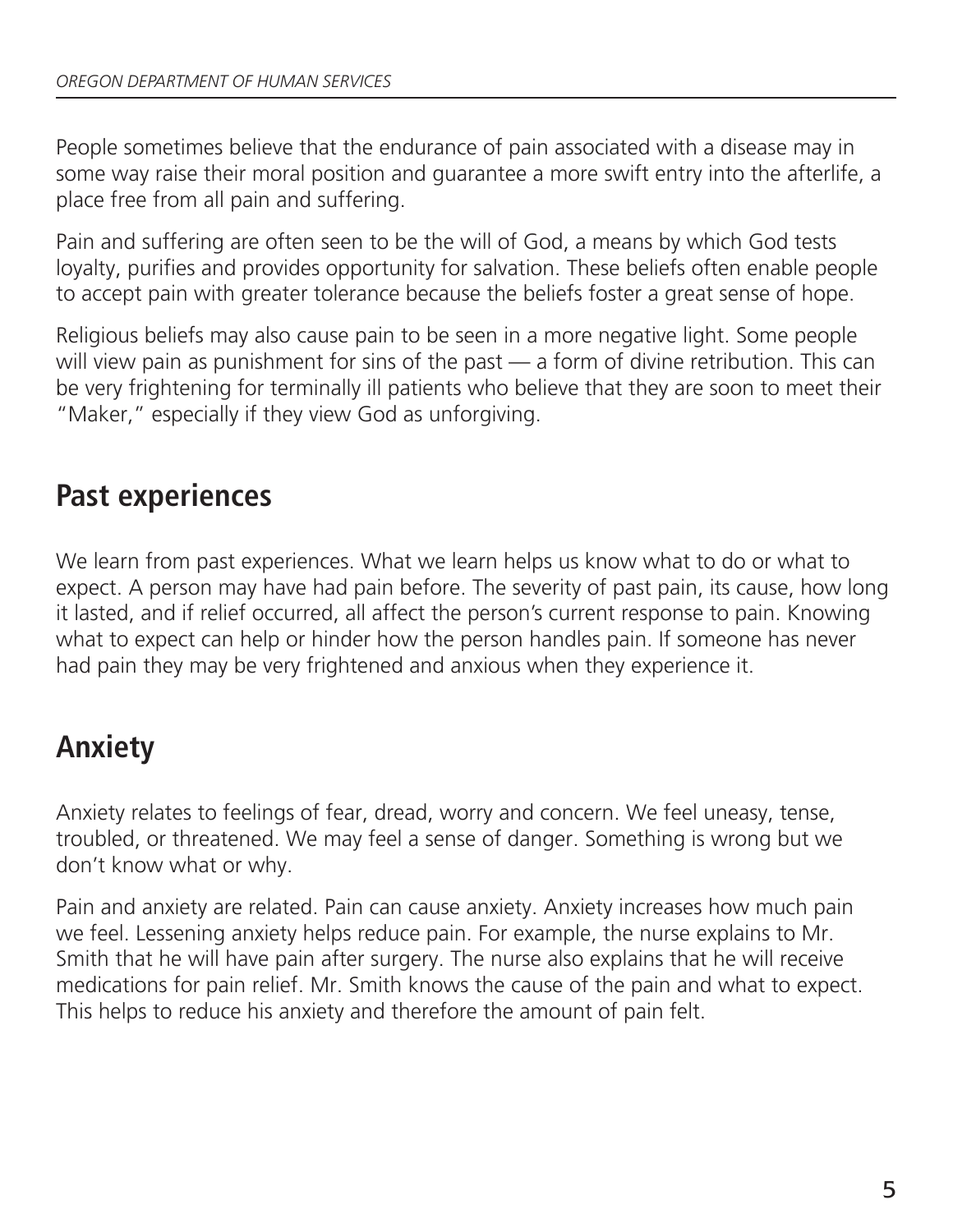#### **Medications to relieve pain**

Choosing an appropriate treatment for pain is a complex decision that depends on the cause of the pain, the underlying disease(s) and the person's general health.

We must also remember that the person's emotional, psychological and spiritual state needs to be considered in the treatment. Pain must be approached in a holistic manner considering the whole person and not just one aspect of his condition.



Pain can change constantly and an important part of effective pain management is to always review and re-evaluate procedures.

There are several types of medications available for pain relief. These are divided into three categories: Nonopioids, Opioids and Adjuvants.

- **1. Nonopioids** This category includes Acetaminophen (Tylenol) and Nonsteroidal Anti-Inflammatory Drugs (NSAIDs). These are used as initial therapy in mild pain because they are effective, are often available over the counter, and can be used effectively in combination with opioids and adjuvant analgesics if pain intensity increases. Examples of NSAIDs include, but are not limited to, Motrin, Advil, Toradol, Ordis, Naprosyn, and Aleve. Even though NSAIDs are effective in relieving mild pain, people who take them, especially if elderly, should be monitored carefully for adverse effects.
- **2. Opioids** These medications are the major class of analgesics used in the management of moderate to severe pain. Many factors need to be considered when choosing the right opioid medication for the person with pain. These include the way the medication works, the person's overall health condition, pain intensity, the person's age, other diseases, current medications and the possible drug interactions, other treatments tried, and individual preferences.

The safe and effective use of opioids requires an individualized treatment plan. What worked well for one person, or even yourself, may not be what the next person needs. Examples of opioids include, but are not limited to, Morphine, Codeine, Fentanyl and Vicodin.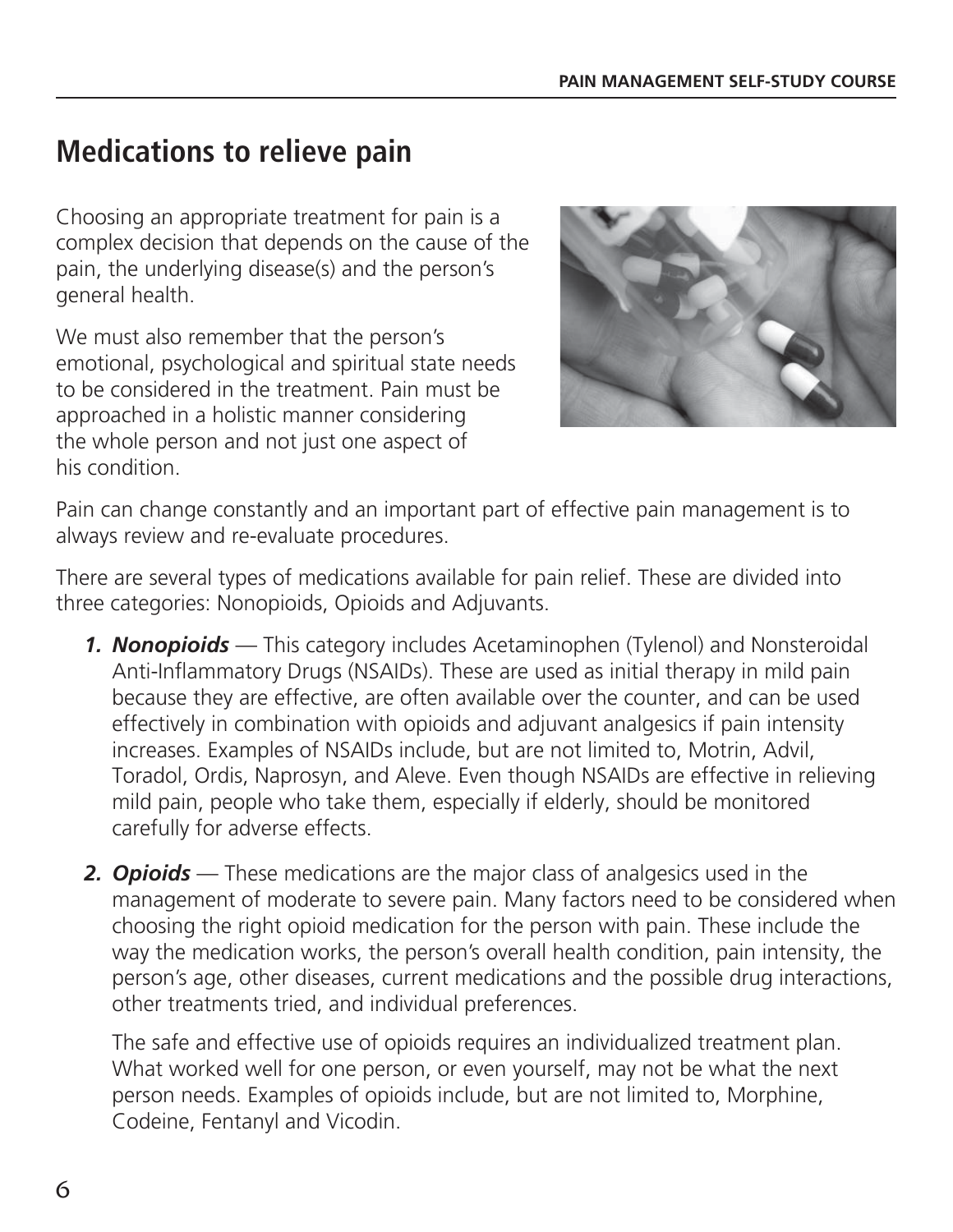**3. Adjuvants** — This category is for medications which are used to treat other conditions but act like a pain reliever in some conditions. Adjuvant medications may be used with an opioid medication or as a separate therapy in certain painful diagnosis. Examples include but are not limited to, Tegretol, Klonopin, and Neurontin.

#### **Alternative approaches**

Analgesics are the anchor of pain relief. However, most pain is best treated with a combination of medication and non-traditional approaches. For some types of mild to moderate pain, non-traditional approaches alone may provide sufficient relief.

The following is a brief list of common non-traditional approaches to help control pain. Please contact your health care professional for additional methods of pain relief.

- *1. Distraction* Means to change the person's center of attention. The person's attention is moved away (distracted ) from the pain. Listening to music, playing games, singing, praying, watching television and needlework are some ways to divert attention from the pain.
- *2. Relaxation* Means to be free from mental or physical stress. A relaxed state reduces pain and anxiety. Teaching the person to breathe deeply and slowly; and to contract and relax muscle groups helps produce a relaxed state. A comfortable position and a quiet room are important.
- **3. Guided imagery** Is creating and focusing on a positive image. The person is asked to imagine a pleasant scene. Using a calm, soft voice encourages the person to focus on the image. Soft music, a blanket for warmth, and a darkened room may help.

### **Information gathering**

You cannot see, hear, or feel a person's pain. You must rely on what the person tells you. Promptly report to the health care team any information you collect about pain. Use the person's exact words when you report and record. The following information is helpful when attempting to assess a person's pain: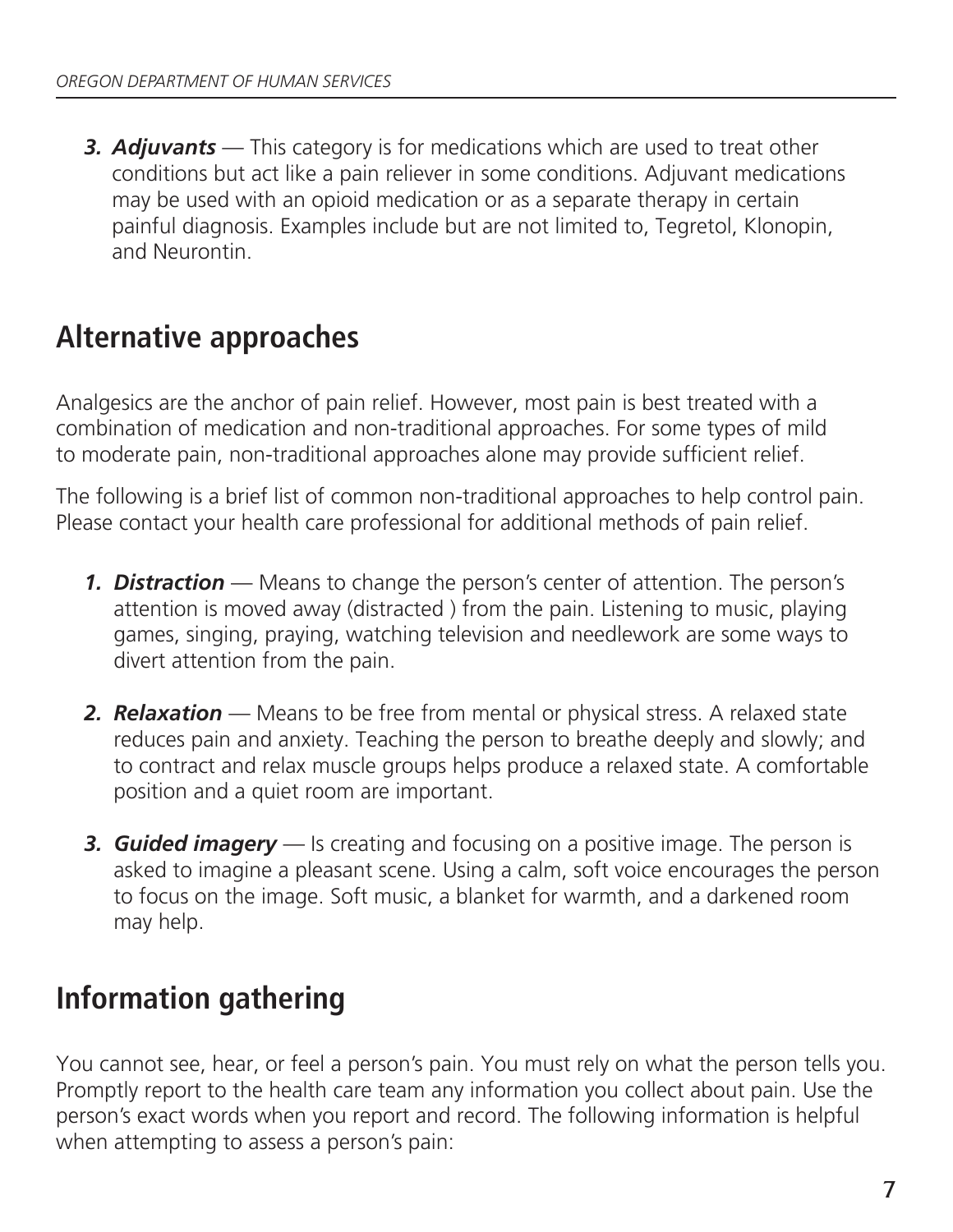- *Location.* Where does it hurt? Ask the person to point to the area of pain. Remember, pain can radiate. Ask the person if the pain is anywhere else and to point to those areas. If there is more than one pain site letters may be used to distinguish the different sites, for example "A" for the right knee, "B" for the left shoulder and so on.
- *Onset and duration.* To detect changes, ask the person, "Is the pain better or worse at certain times, certain hours, during the day or night, or certain times of the month?" " When did the pain start?" " How long has the pain lasted?"
- **Intensity.** The level of pain is identified using a pain rating scale. Ask the person to rate pain intensity for present pain, worst pain, best pain gets, and acceptable level of pain. If the person has more than one site of pain, letter designations can be used for tracking purposes. Does the person complain of mild, moderate, or severe pain? Please refer to the handout for examples of pain rating scales.
- *Description.* Ask the person to describe the pain. Write down what the person says. Use the person's words when reporting to the nurse. The term "pain" is a medical term and may not be a term used by the general public. Please refer to the handout for a list of words that might be used to describe pain.
- **Precipitating factors.** A variety of activities and other events may cause or increase pain. These are called precipitating factors and include things such as: body positions, turning in bed, movement, laughing or breathing and exercise. To help determine what the cause or increase in pain is from, question the person as to what they were doing just prior to the pain or at the onset or increase in pain.
- *Factors relieving the pain.* If the person has had pain for some time, she may know which medications and doses are helpful and may have found some non-traditional methods helpful , such as cold packs or aroma therapy. If these non-traditional methods are helpful, they should be continued.
- **Impact of pain.** Help to identify how the pain impacts the person's quality of life. For example, if pain interferes with sleep, a major goal may be to identify a pain rating that will allow the patient to sleep through the night without being awakened by pain.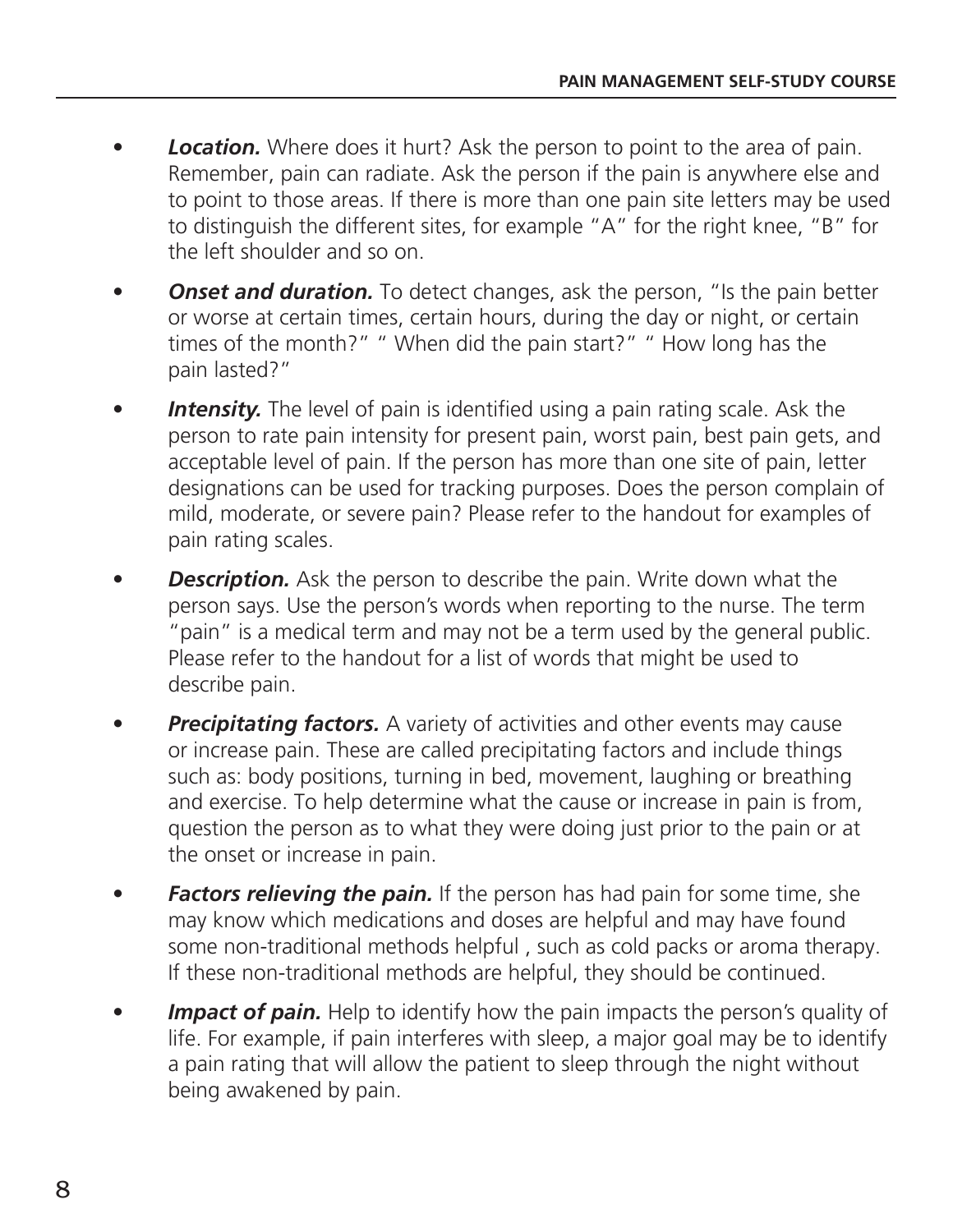#### **Pain observed**

When people experience pain, they normally manifest a range of different behaviors including verbalization and vocalizations. It should not be assumed that observable behaviors are direct expressions of the intensity or quality of the pain. Pain is not always "written all over a person's face."

If we are to accept the principle that "pain is what the person says" then verbalization is the most important way for someone to communicate that



they are in pain. However, some people who are cognitively impaired or those who do not speak the language of those around them, are unable to verbalize that they are in pain. They may resort to nonverbal expressions to communicate their pain. Please refer to the handout for examples about how pain can be expressed nonverbally.

Vocalizations are used to a great degree to communicate pain intensity, although they are probably used to a much lesser degree by those with chronic pain. Examples of vocalizations include but are not limited to: crying, moaning, groaning, whimpering, whining, screaming and sobbing.

People use a range of body movements as a means of both expressing and controlling pain. Some body movements are extremely effective at reducing pain intensity and in preventing the return of pain thereby ensuring maximum comfort. Examples of body movements include but are not limited to: limping, rubbing the affected part, supporting or applying pressure to the affected part or area and guarding the affected area.